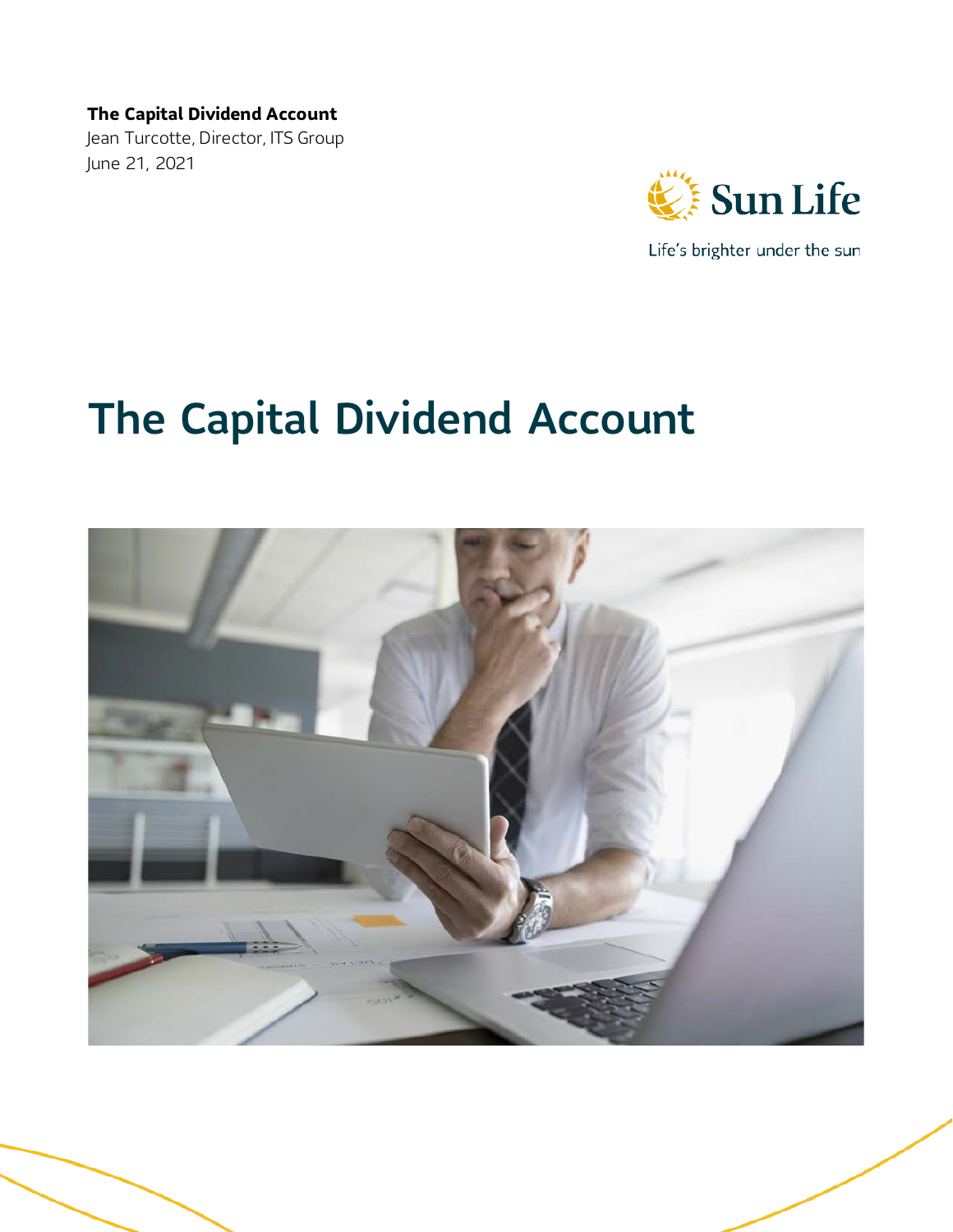**The Capital Dividend Account** Jean Turcotte, Director, ITS Group June 21, 2021



Life's brighter under the sun

# The Capital Dividend Account

#### Why the Capital Dividend Account exists

The Capital Dividend Account (CDA) is part of the system of integration in the *Income Tax*  Act (ITA).<sup>[1](#page-1-0)</sup> The ITA, through mechanisms such as the dividend tax credit and the CDA, attempts to ensure to the extent possible that income is subject to the same total tax burden regardless of whether it is earned directly by an individual or through a corporation and then distributed to an individual. The system, however, is far from perfect.

The CDA is an example of an ITA provision designed to provide integration. It is intended to allow tax-free amounts received by a private corporation to be distributed tax-free to shareholders of the corporation.

#### How it works

#### CONDITIONS FOR PAYMENT OF A CAPITAL DIVIDEND

In order for a capital dividend to be paid by a private corporation to its shareholders, an election must be made under the ITA.

<span id="page-1-0"></span> $1$  Subsection 89(1) of the Income Tax Act (ITA) defines various types of property and distributions including the contents of the Capital Dividend Account. In Quebec, paragraph *b* of section 570 of the Taxation Act (TA) refers to the ITA. CRA Interpretation Bulletin IT-66R6 reviews the inclusions in the CDA and the CDA mechanism.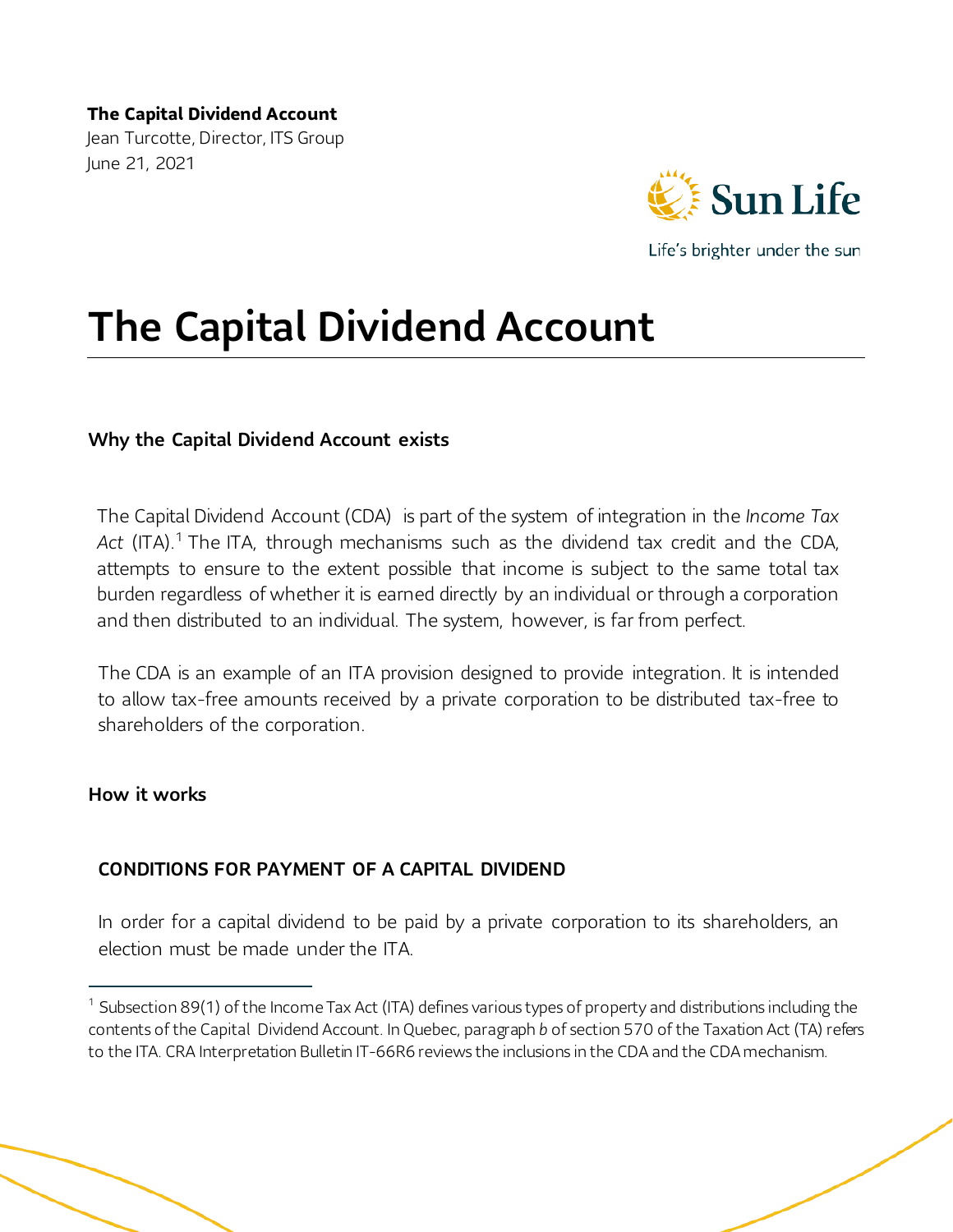Jean Turcotte, Director, ITS Group June 21, 2021



Life's brighter under the sun

Certain tax-free amounts, when received by a corporation, are added to its CDA. A CDA is not a bank account. It won't be reflected in the balance sheet of the company, although it may be included in a footnote to the financial statements. It is, in essence, a notional account that is only relevant for tax purposes. Shareholders can receive the balance in this account on a tax-free basis if the corporation files an election with the Canada Revenue Agency (CRA).

The CDA is a cumulative calculation that is carried forward from year to year and is relevant at a particular time (e.g., when a dividend is paid on which a capital dividend election may be made). It is important to note there is no tracking of the actual tax-free cash received by a corporation. The cash used to pay the tax-free dividend can come from any source.

#### What is included in the CDA?

#### Qualifying corporation

Only dividends paid by private corporations qualify for the CDA election. Where a private corporation is taken public, the balance in the CDA will not be extinguished. However, while a corporation remains public, it will not be entitled to elect capital dividend treatment of dividends it declares and pays. Generally, where corporations having capital dividend accounts are merged, their combined CDA belongs to the new corporation.

A number of conditions must be met in order for a dividend to be considered a capital dividend pursuant to subsection 83(2) ITA. First, the corporation must be a private corporation. According to subsection 89(1) ITA, a "private corporation" is defined as a corporation that is resident in Canada and is not a public corporation or a corporation controlled by one or more public corporations. Non-resident shareholders are subject to Part XIII 25% withholding tax on dividends they receive from a corporation's CDA; therefore, capital dividends are not tax effective to non- residents.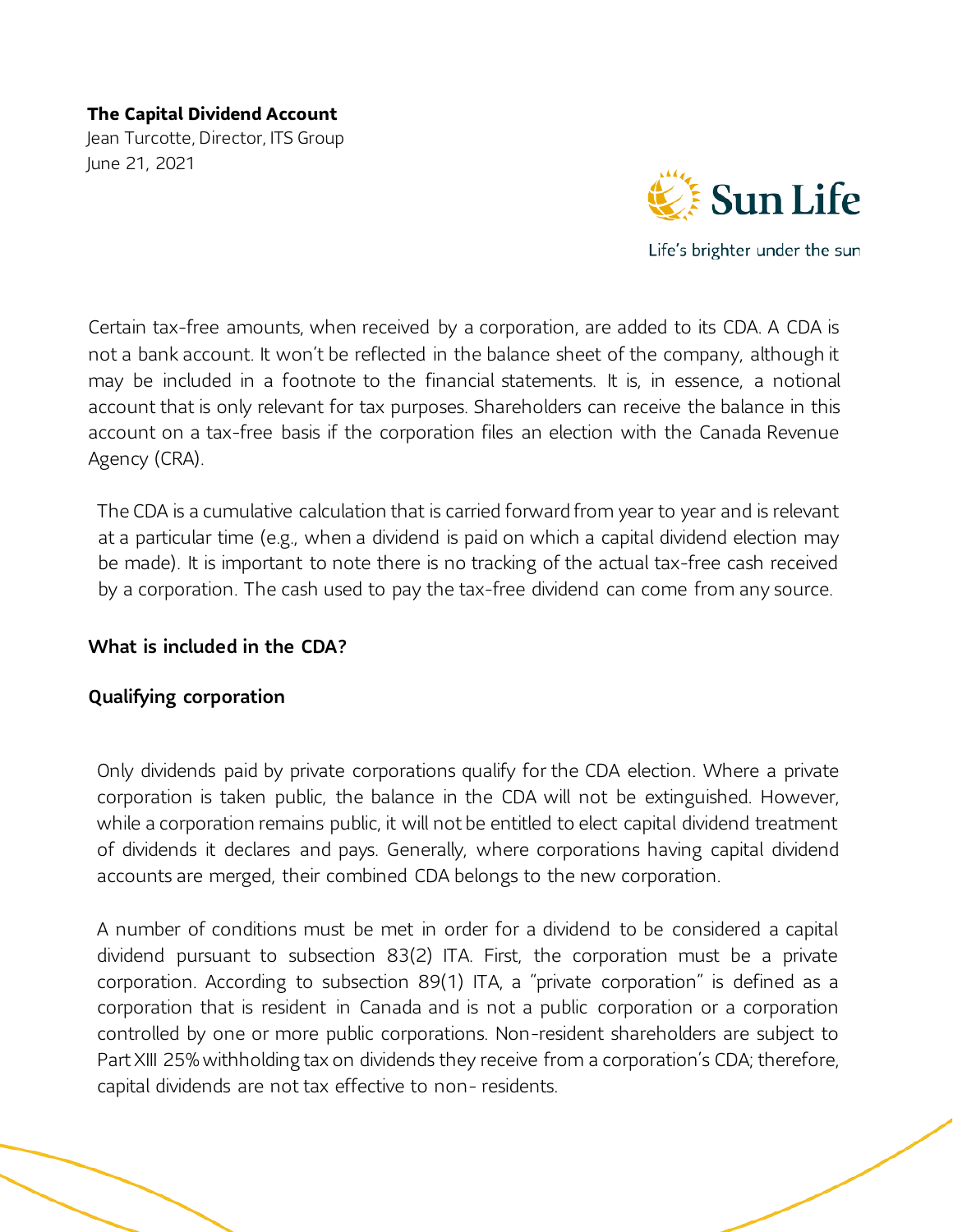Jean Turcotte, Director, ITS Group June 21, 2021



Life's brighter under the sun

#### Qualifying dividends

Subsection 83(2) ITA states that a capital dividend is a dividend that becomes payable at any particular time after 1971 by a private corporation to shareholders of any class of shares of its capital stock where the corporation has made an election in respect of the full amount of the dividend.

The ITA does not specifically define the word "dividend" in the subsection 248(1). The definition given only states that the term "dividend" includes stock dividends. Because there is no specific meaning given to the word "dividend" in the ITA, it must be given its generally accepted meaning. The election mentioned in subsection 83(2) ITA can be made in respect of cash dividends, dividends in kind or stock dividends. According to the CRA:

"(….) any distribution by a corporation of its income or capital gains made pro rata among its shareholders may properly be described as a dividend unless the corporation can show that it is another type of payment. The fact that a distribution of this kind may not be called a dividend does not affect the nature of the distribution "<sup>2</sup>

# Calculation of the Capital Dividend Account

Additions to and subtractions from the CDA are only applicable for a certain period. This period starts on the first day of the first corporate taxation year ending after April 1, 1971 (and at which time the corporation was private) and ends immediately before the balance in the CDA is to be determined.

1

<span id="page-3-0"></span> $2$  CRA Interpretation Bulletin IT-67R3, January 1, 1995 (archived).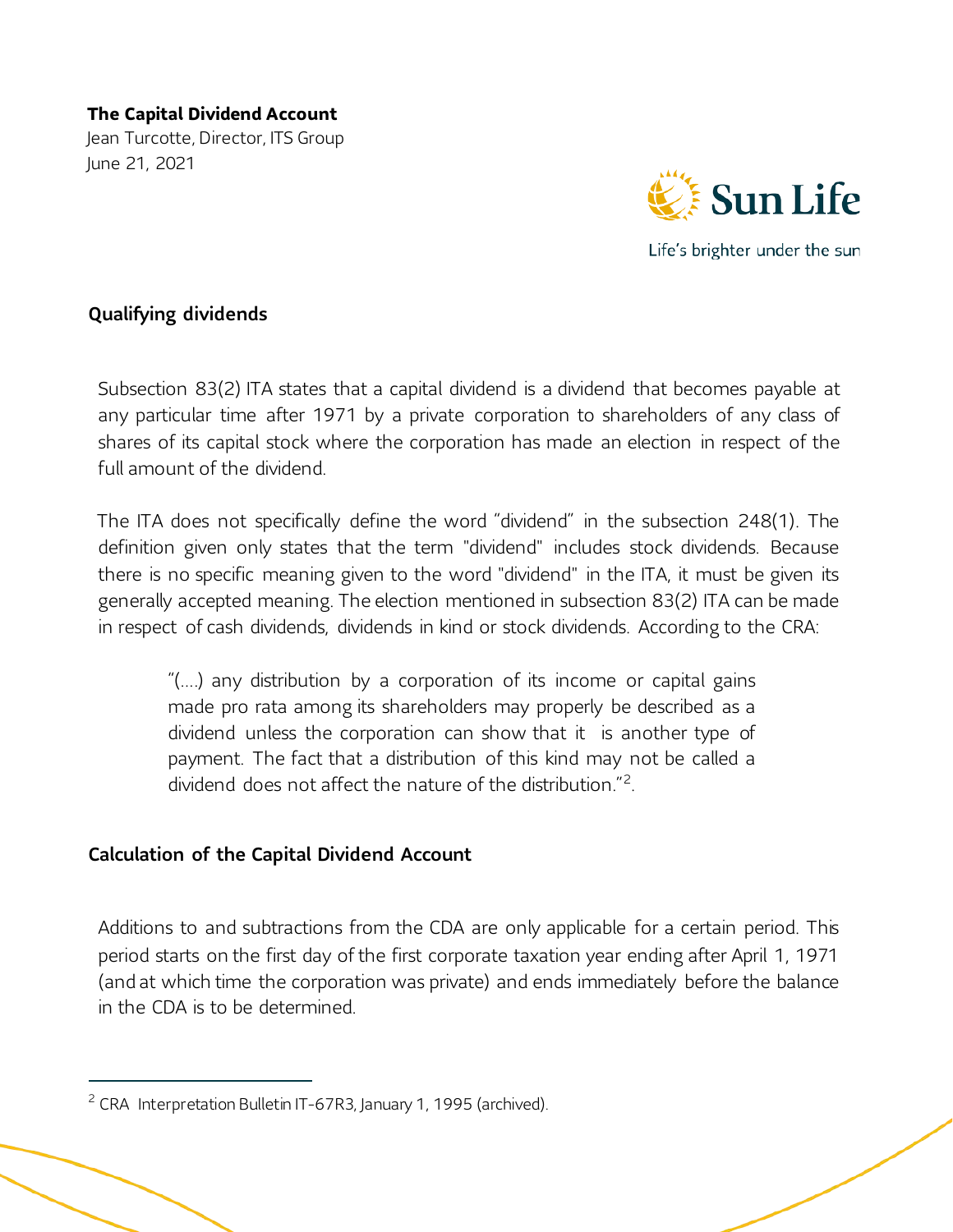Jean Turcotte, Director, ITS Group June 21, 2021



Life's brighter under the sun

The CDA for a given period consists of the aggregate of  $3$ :

- the excess of the non-taxable portion of capital gains over the non-allowable portion of capital losses (including business investment losses) incurred by the corporation;
- the aggregate of capital dividends received by the corporation;
- the non-taxable portion of gains resulting from the disposition, in the period, of eligible capital property of each business of the corporation;
- the net proceeds of a life insurance policy received by the corporation as a beneficiary under the policy, less the adjusted cost basis (ACB) of that policy. For deaths on or after March 22, 2016 the credit to the CDA will be reduced by the ACB of the policy regardless of who owns the policy.

less:

1

- the aggregate of all capital dividends that became payable by the corporation in the period.

<span id="page-4-0"></span><sup>&</sup>lt;sup>3</sup> Income Tax Folio S3-F2-C1, Capital Dividends, July 15, 2019.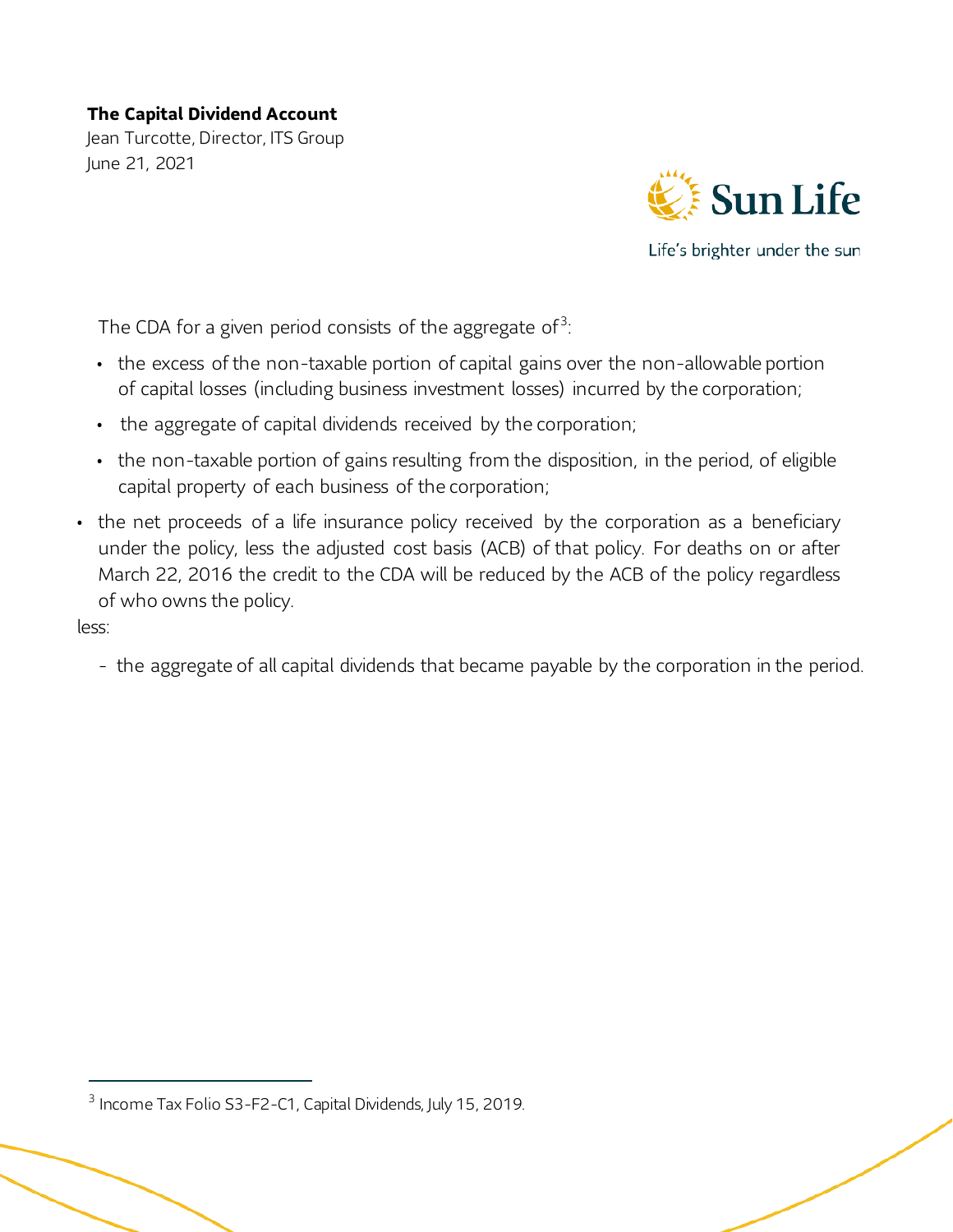Jean Turcotte, Director, ITS Group June 21, 2021



Life's brighter under the sun

#### Determining the balance in the Capital Dividend Account

More specifically, the definition of "capital dividend account" in subsection 89(1) ITA sets out the components that make up the CDA, as follows:

| Paragraph<br>(a)                        | Non-taxable portions of capital gains realized by the corporation during the<br>calculation period, less the non-deductible portions of capital losses incurred<br>during the period. |
|-----------------------------------------|---------------------------------------------------------------------------------------------------------------------------------------------------------------------------------------|
| Paragraph<br>(b)                        | Capital dividends received by the corporation.                                                                                                                                        |
| Paragraph<br>s(c), (c.1)<br>and $(c.2)$ | Non-taxable portions of gains resulting from the disposition of eligible capital<br>property.                                                                                         |
| Paragraphs<br>$(d)$ and $(e)$           | Life insurance policy proceeds received as a consequence of the death of a<br>shareholder, less the adjusted cost basis (ACB) of the policy or policies.                              |
|                                         | Paragraph $(f)$ Non-taxable portions of <b>net</b> capital gains distributed to the corporation by a<br>trust of which it is a beneficiary.                                           |
| Paragraph<br>(g)                        | Capital dividends distributed to the corporation by a trust of which it is a<br>beneficiary.                                                                                          |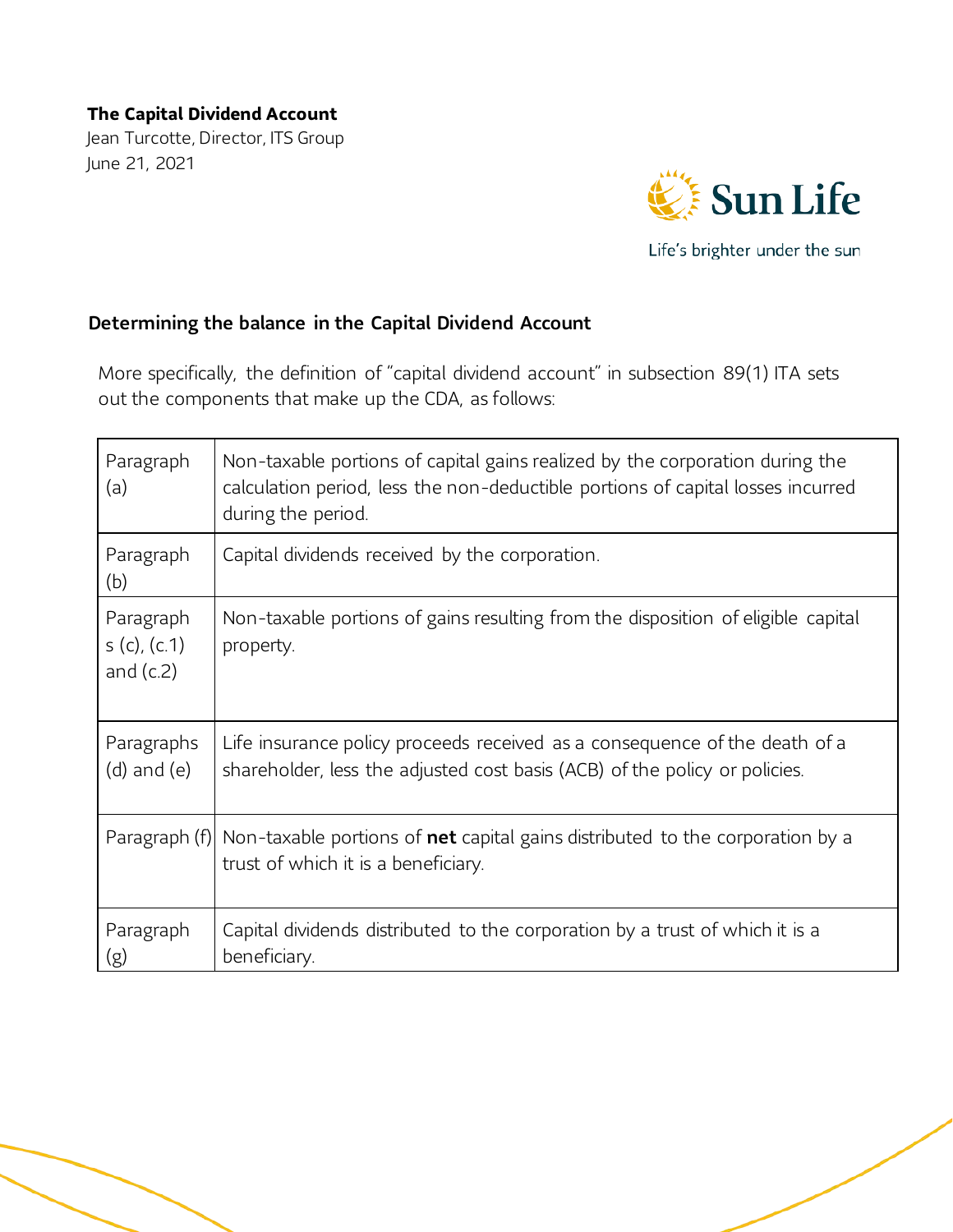Jean Turcotte, Director, ITS Group June 21, 2021



Life's brighter under the sun

The balance in the CDA will itself be always positive or nil. For the purposes of Quebec's tax legislation, the CDA is calculated in accordance with federal tax legislation<sup>[4](#page-6-0)</sup>.

#### Procedure for declaring a capital dividend

First, a capital dividend is declared by the directors of the corporation and is made payable to the shareholders. A resolution of the directors declaring the dividend is recorded in the minutes of the corporation.

In order to transform an actual or deemed dividend into a capital dividend, it is necessary to file an election in prescribed form with the CRA no later than the earlier of the time the dividend is paid or becomes payable. A validly filed election is made by means of Form T2054[5](#page-6-1) , "Election for a Capital Dividend Under Subsection 83(2)."

The election must be on the full amount of the dividend. If the total dividend is greater than the amount of the CDA, it is generally necessary to declare two separate dividends, one equal to the amount to be paid as a capital dividend (to the extent of the amount of the available CDA) and the other a taxable dividend in an amount equal to the remainder.

Certain precautions must be taken when a dividend from the CDA is declared. Although the election must be on the full amount of the dividend, it is not necessary that the dividend from the CDA be paid in a lump sum.

<span id="page-6-0"></span> <sup>4</sup> Section 570R2 of the Regulation respecting the Taxation Act, CQLR c I-3.

<span id="page-6-1"></span><sup>5</sup> Section 2101 ITR. Form CO-502 in Quebec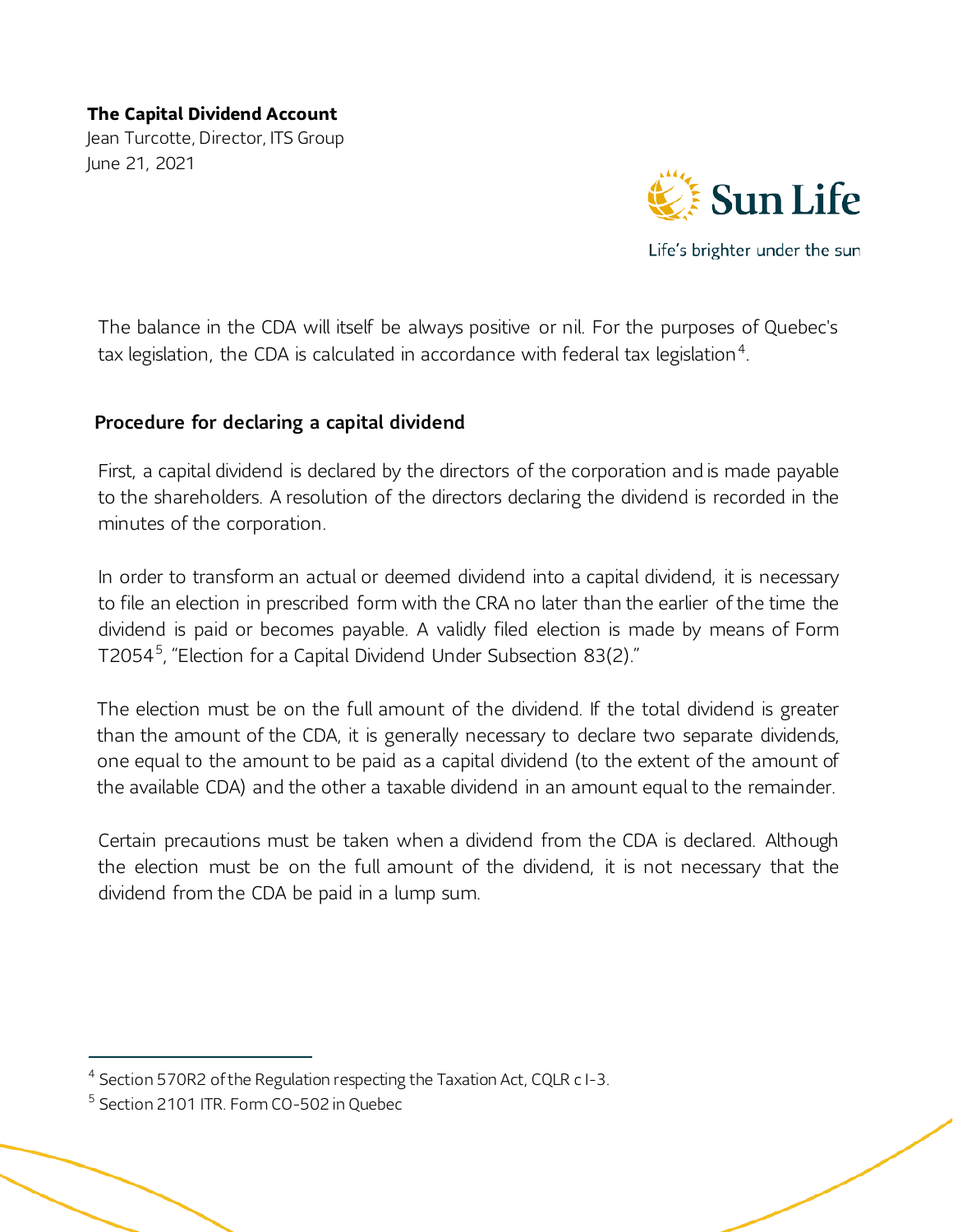Jean Turcotte, Director, ITS Group June 21, 2021



Life's brighter under the sun

#### Timing is everything

It is the balance in the CDA at a given point in time that dictates how much can be paid out as a tax-free capital dividend. Therefore, it is critically important to be aware of events that can reduce or eliminate the CDA balance or negate the ability to elect a capital dividend. Where either of the following events are expected to occur, it may be prudent for the corporation to consider declaring and paying a capital dividend before the occurrence of that event:

- The sale of a capital asset likely to cause a capital loss. Where the CDA includes the nontaxable portion of previously realized capital gains, it will be reduced by the non-allowable portion of realized capital losses (but only to the extent that the CDA includes the nontaxable portion of previous capital gains). Consider paying and electing a capital dividend before the sale of the asset.
- A private corporation going public. Public corporations are not allowed to pay capital dividends. Consider paying out the balance of the CDA of a private corporation before it goes public.

A late election can also be filed pursuant to subsection 83(3) ITA. It must be approved in a resolution of the directors and is subject to a late filing penalty calculated in the manner set out in subsection 83(4) ITA.

#### General anti-avoidance provision

The general anti-avoidance rule (the GAAR)<sup>[6](#page-7-0)</sup> may apply where shares are acquired in order

1

<span id="page-7-0"></span> $6$  Subsection 245(2) ITA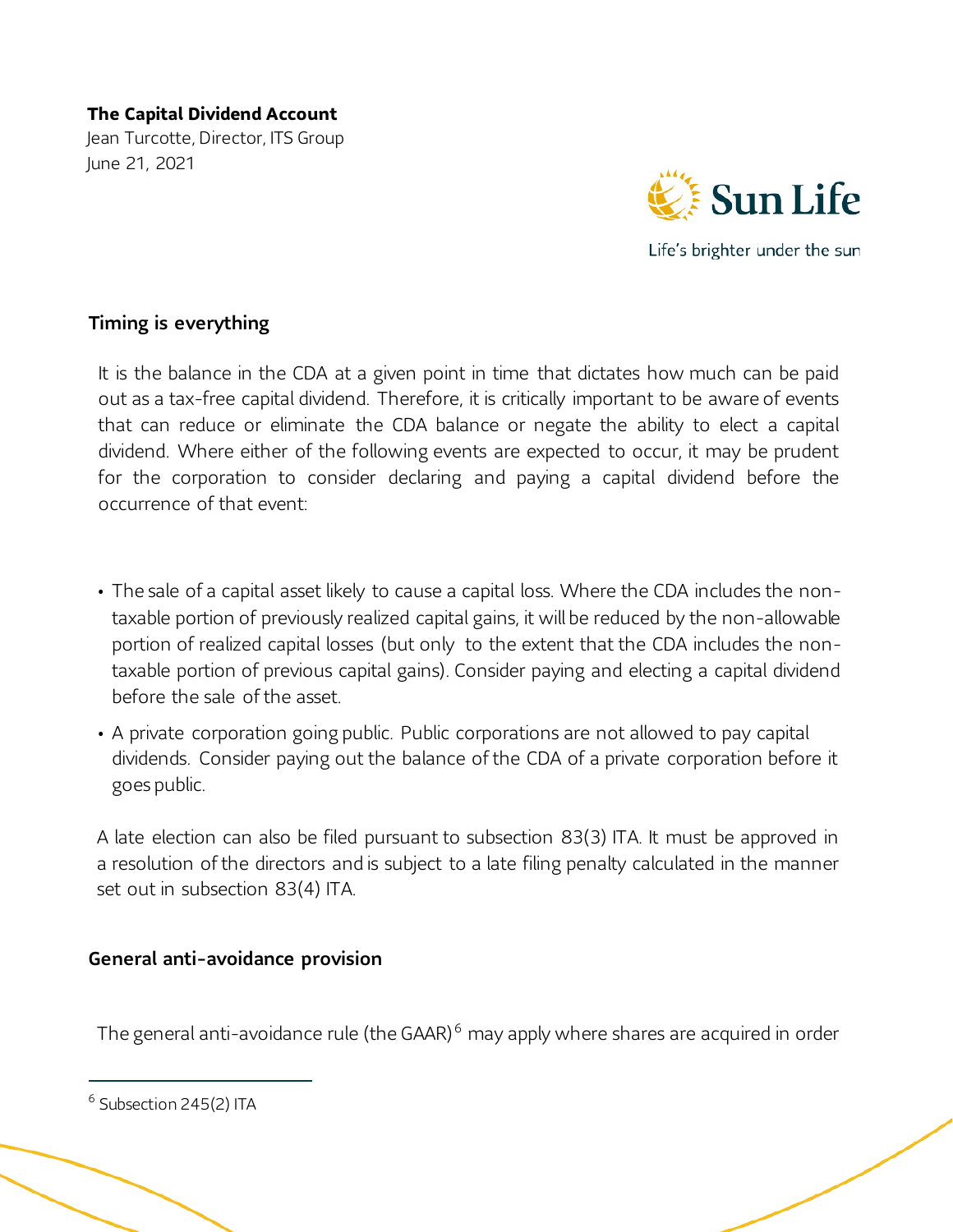Jean Turcotte, Director, ITS Group June 21, 2021



Life's brighter under the sun

to enable a shareholder to have access to the CDA of a corporation and to thereby receive a capital dividend in certain circumstances that the CRA considers to be a misuse and abuse of the tax rules.

If the CRA applies the GAAR, the CRA can asses the taxpayer and do one or more of the following:

- disallow the capital dividend election; therefore, the dividend will be taxable;
- deny an increase in the CDA of a recipient corporation;
- allow for the penalty on excess elections to apply to the dividend.

The CRA may also use a specific anti-avoidance rule in ITA subsection 83(2.1) to deny a taxpayer a capital dividend. For example, in *Groupe Honco Inc. v. The Queen,* 2013 FCA 128, the CRA re-characterized capital dividends as taxable dividends by applying subsection 83(2.1). This case is of significant importance since it is the first case where a Court expressed an opinion on this specific anti-avoidance rule in relation to the CDA.

#### Non-resident shareholder

A capital dividend paid to a non-resident shareholder is subject to a federal withholding tax of  $25\%$ <sup>[7](#page-8-0)</sup> (or a lower rate if specified by tax treaty). Therefore, if a private corporation in Canada has both resident and non-resident shareholders, it might be a good idea to create separate share classes so that a capital dividend can be paid to resident shareholders only.

1

<span id="page-8-0"></span> $7$  Paragraph 212(2)(b) ITA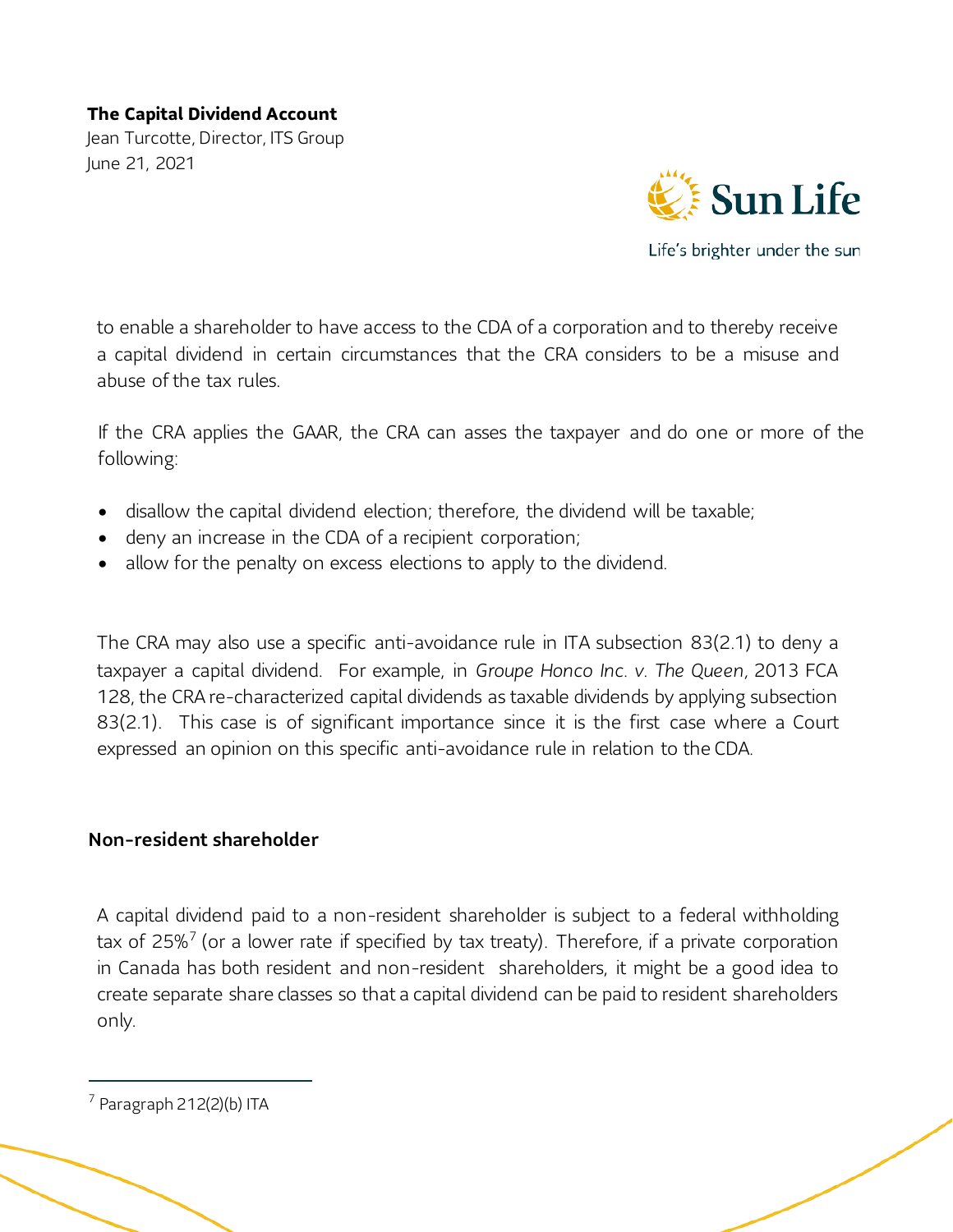

Life's brighter under the sun

# Life insurance and the Capital Dividend Account

Private corporations will often acquire a life insurance policy as a way to ensure funds are available in the event of a shareholder's death. The decision to purchase life insurance may be based on several considerations, one of which is that a policy will provide funding in the event of death for the purpose of proceeding with a buyout or paying off a loan.

#### Life insurance proceed

1

As stated in paragraph (d) of the definition of "capital dividend account" in subsection 89(1) ITA, the net proceeds of a life insurance policy will be added to the CDA of a private corporation. The expression "net proceeds" is defined as the amount of the life insurance policy proceeds received as a consequence of the death of the person insured minus the ACB of the policy immediately before the death of the person insured. In a recent document, the CRA stated that each life insurance policy is a contract with terms that can vary, whether or not a payment under a particular life insurance policy would be proceeds of a life insurance policy in consequence of death is a question of fact which can only be determined upon the review of a particular life insurance policy. Accordingly, a review of the facts including the terms and conditions of the life insurance policy would be required to determine the nature of a particular amount received.<sup>[8](#page-9-0)</sup>

<span id="page-9-0"></span><sup>8</sup> 2020 CALU CRA roundtable Question : document 2020-0842141C68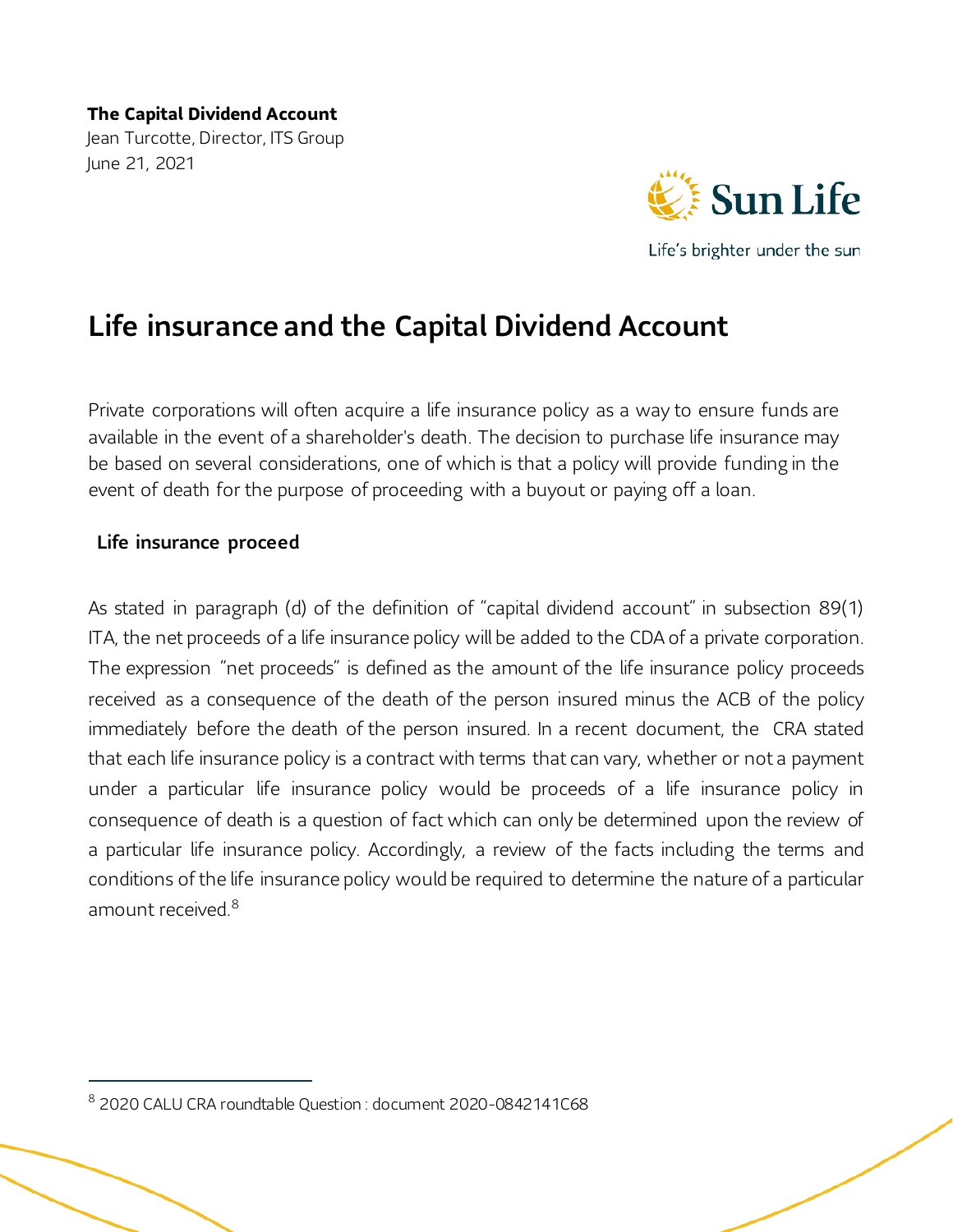Jean Turcotte, Director, ITS Group June 21, 2021



Life's brighter under the sun

In the same document, the CRA stated that where proceeds of a life insurance policy are received by a corporation as a beneficiary under an exempt life insurance policy in consequence of death of any person, the proceeds would not, be received as the result of a disposition in relation to an interest in a life insurance policy under subsection 148(9) of the Act. Furthermore, pursuant to the definition of CDA in subsection 89(1) of the Act, the amount by which such proceeds exceed the amounts described in subparagraphs (d)(iii) to (d)(vi) of the CDA definition would be included in the corporation's CDA.

In another technical document<sup>[9](#page-10-0)</sup>, the CRA stated that upon the death of the life insured with an UL policy, an amount equal to the fund value of the policy is added to the initial face amount. The fund value is the accumulated balance of the investment accounts within the policy at the time of the death of the life insured. The first was the face amount of the policy and the second was the balance in the investment account that had accumulated within the exempt single-life policy up to the time of the death of the life insured. In this fact pattern, the CRA stated that the total of these two amounts would be "proceeds of a life insurance policy" for purposes of subparagraph (d)(ii) of the definition of "capital dividend account" in subsection 89(1) of the Act.

# Adjusted cost basis (ACB)

1

The ACB of a life insurance policy is calculated using a complex formula that takes into account all deposits into, withdrawals or loans from, dividends and the cost of insurance charges of a policy. A simplified definition for the vast majority of policies, assuming no cash withdrawals, cash dividends or loans from the policy, looks something like this:

<span id="page-10-0"></span><sup>&</sup>lt;sup>9</sup> 2020 CALU CRA roundtable Question : document 2020-0842151C6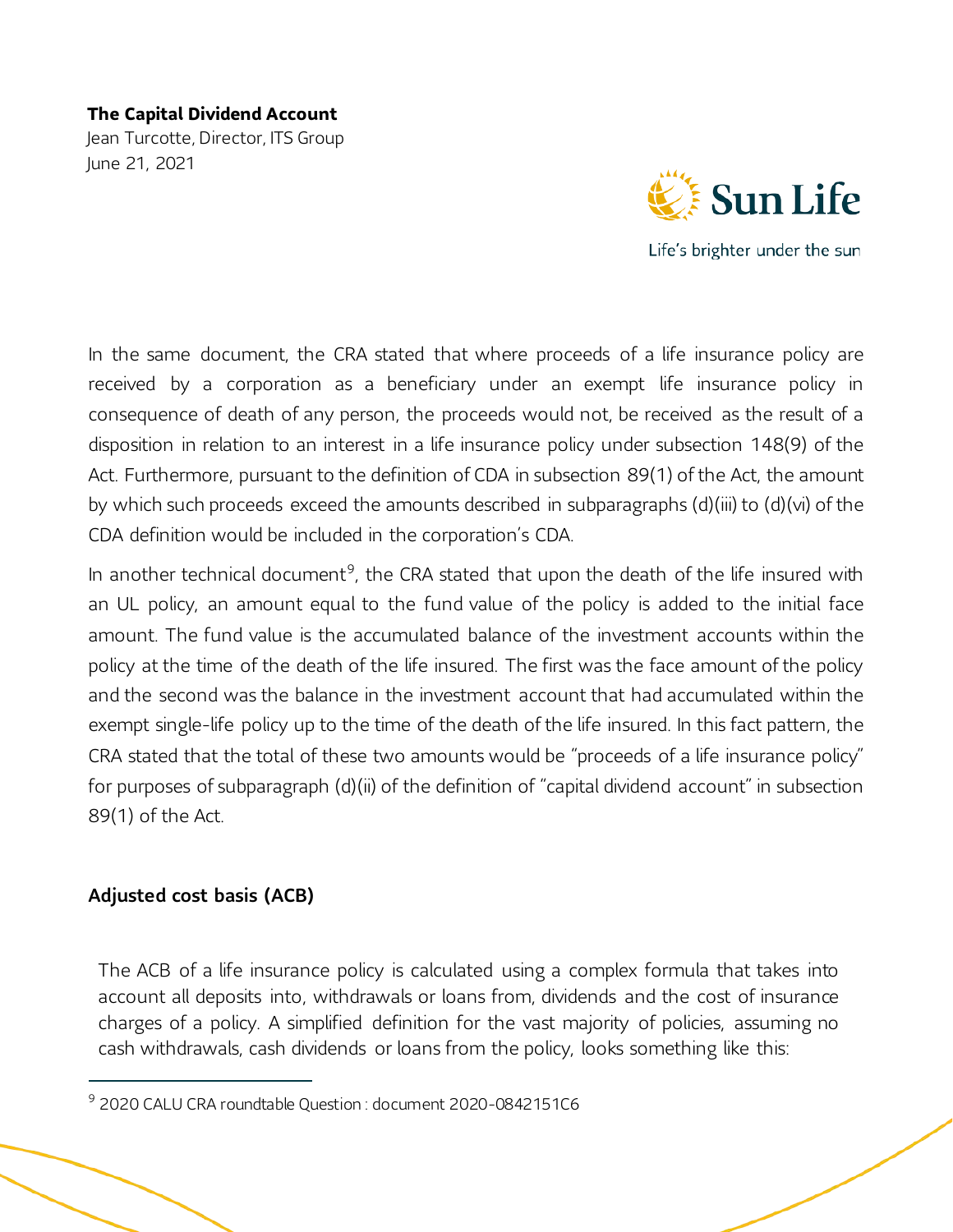Jean Turcotte, Director, ITS Group June 21, 2021



Life's brighter under the sun

| Policies issued before December<br>2, 1982 (G1 type)                                      | Total premiums paid including those for<br>riders and ancillary benefits under the policy<br>without any reduction.                                                       |
|-------------------------------------------------------------------------------------------|---------------------------------------------------------------------------------------------------------------------------------------------------------------------------|
| Policies issued <u>after </u> December 1,<br>1982 but before January 1,<br>2017 (G2 Type) | Total premiums paid excluding accidental<br>death benefit, disability benefits, sub-<br>standard ratings and other ancillary<br>benefits Less: Net cost of pure insurance |

#### Change to NCPI effective January 1, 2017

As of January 1, 2017, the NCPI is calculated using the Canadian Institute of Actuaries 1986- 1992 mortality tables, rather than the 1969-1975 tables. The updated tables reflect the improvement in life expectancy in this country. In addition, the NCPI is now calculated according to a new method and is determined as the difference between the death benefit and an actuarial reserve referred to as the net premium reserve. The combined effect of these measures and the new tables has a substantial impact on the ACB of insurance policies issued after January 1, 2017 ("G3" type policies) and, in turn, on the amount that can be credited to the CDA. This means that the NCPI of policies issued after January 1, 2017 is generally lower, so their ACB will remain positive over a longer period of time. The end result is that the amount that can be credited to the CDA will be lower.

NCPI is calculated based on a prescribed mortality charge applied to the amount at risk (i.e., the total death benefit less the accumulating fund of the policy). It is a separate calculation for tax purposes and need not have any relationship to the actual mortality charges assessed under the policy.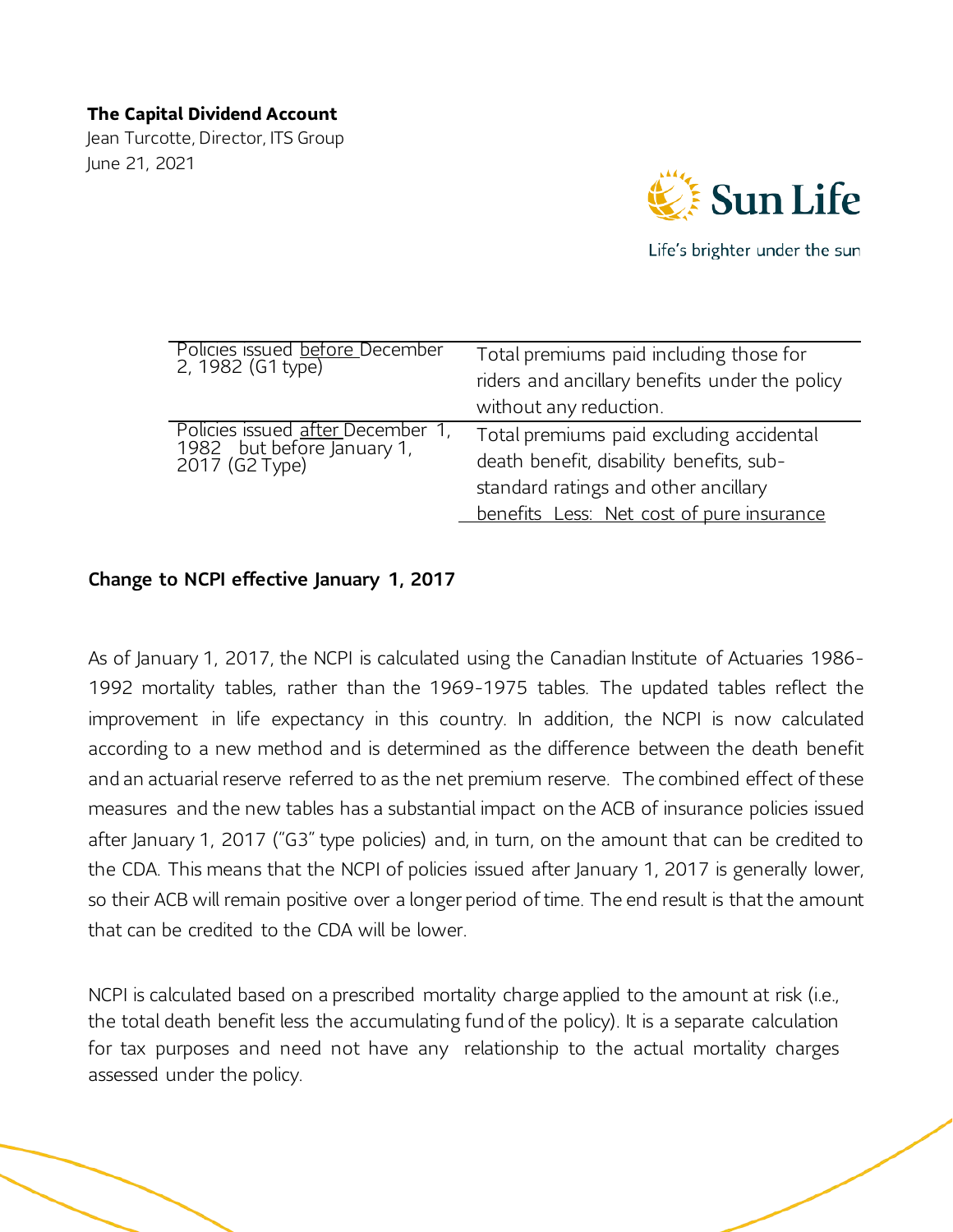Jean Turcotte, Director, ITS Group June 21, 2021



Life's brighter under the sun

For policies issued after December 1, 1982, the ACB generally increases in the early years when the premium is greater than the NCPI and then is gradually reduced to zero in the later years when the NCPI is greater than the premium being paid, if any.

#### Example:

A private corporation is the beneficiary of a life insurance policy with a death benefit of \$1,000,000.00. The ACB of the policy at the time of the insured shareholder's death is \$150,000. The amount that will be credited to the corporation's CDA is \$850,000 (\$1,000,000 - \$150,000). This amount can be paid tax-free to the shareholders of the corporation as a capital dividend. The balance of \$150,000 can be paid to the shareholders as a taxable dividend.

# Ownership structure for corporate-owned life insurance

Private corporations that acquire a life insurance policy can structure ownership of the policy in various ways. In some cases, one corporation will be the beneficiary of an insurance policy on the life of a shareholder, while another corporation in the group will be the owner of the policy and will pay the premiums.

#### New tax rules that apply after March 21, 2016

In the past, the use of certain specific structures allowed corporations to receive the full death benefit as a credit to their CDA, without a corresponding reduction for the policy's ACB, but that is no longer the case. As an example, this outcome was often achieved by having a holding company own the policy, but then designating an operating company as the beneficiary. Because the operating company did not own the policy, it could claim the full death benefit as a CDA credit without a reduction for the ACB of the policy.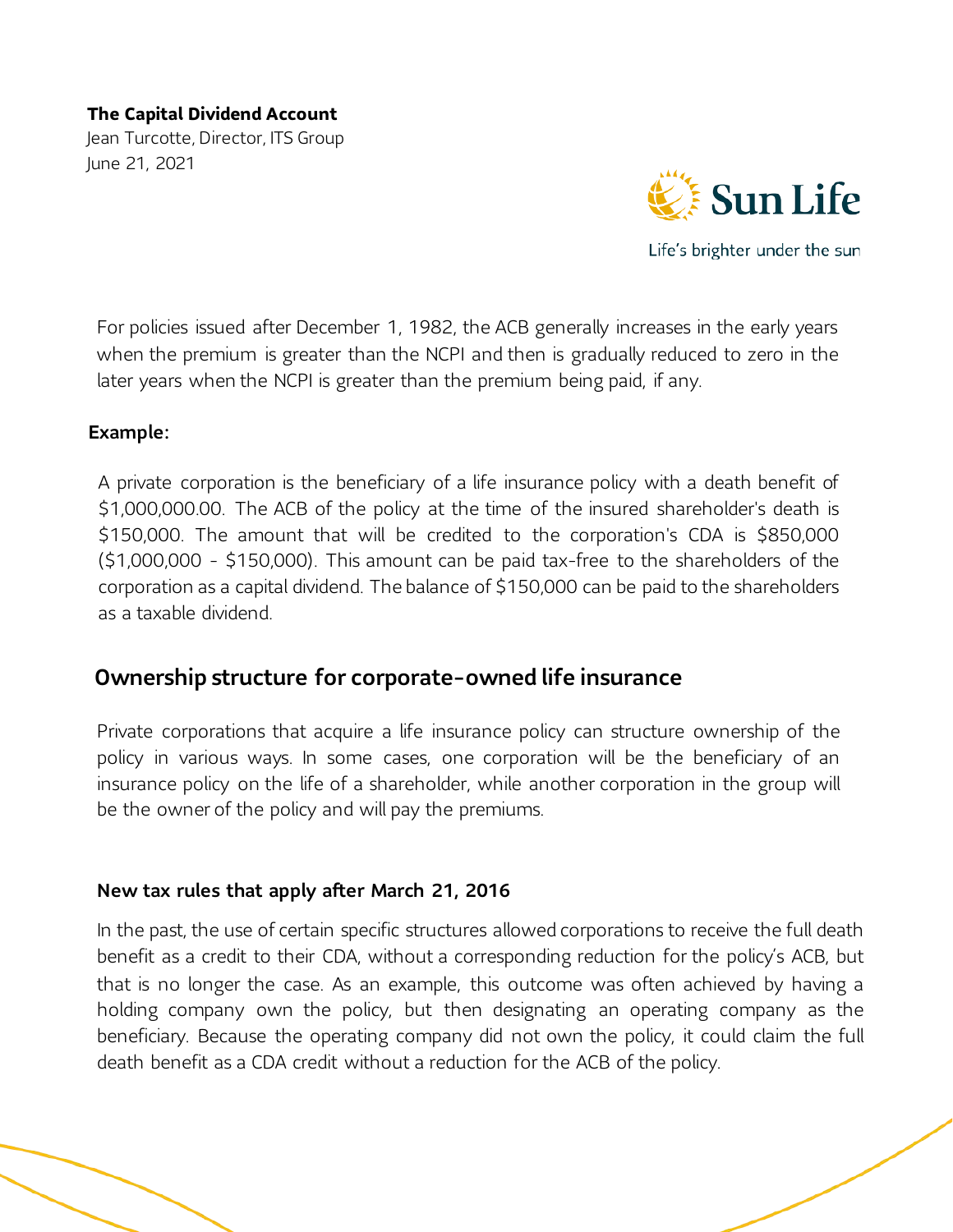Jean Turcotte, Director, ITS Group June 21, 2021



Life's brighter under the sun

The new rules state that the death benefit is now reduced by the ACB for purposes of calculating the CDA credit, regardless of the ownership structure in place. There may be valid business reasons for structuring insurance ownership this way (for example, strengthening creditor protection by having the holding company own the policy and making the death benefit payable to the operating company to meet needs of key employees). No matter which structure is used, however, it can be assumed that the CRA is going to review all situations involving a group of corporations where the life insurance proceeds are credited to the CDA of one corporation.

# Adjustments to CDA for policies transferred to a corporation after 1999 and before March 22, 2016

New rules also exist for policies that were transferred from an individual to a corporation after 1999 but before March 22, 2016. There will be no retroactive impact to the tax-free distribution received by the individual from the corporation. However, the CDA credit available to the corporation when the insured person dies will be adjusted where death occurs after March 21, 2016. As a result, the reduction of the CDA credit can take two forms, i.e., a "temporary" reduction and a "permanent" reduction, depending on the situation.

The "temporary" reduction of the CDA credit is equal to the lesser of the consideration given for the transfer and the ACB, minus the net cash surrender value of the policy. In contrast, the "permanent" reduction is equal to the consideration paid for the transfer minus the higher of the policy's net cash surrender value and its ACB.

Let's look at an example: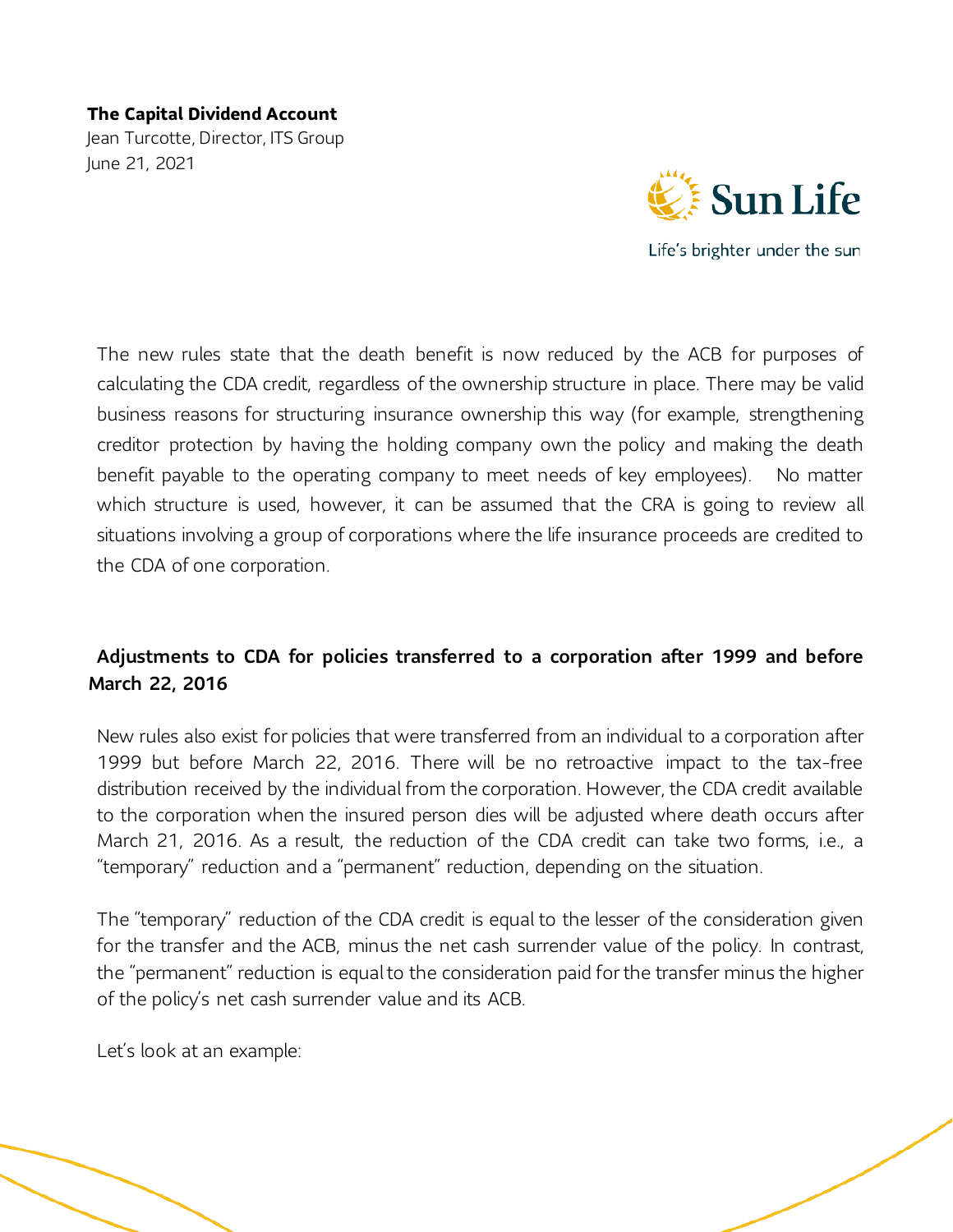Jean Turcotte, Director, ITS Group June 21, 2021



Mr. X is the owner of a life insurance policy with a death benefit of \$500,000, an ACB of \$50,000, a cash surrender value of \$30,000, and an FMV (as determined by an actuary) of \$100,000. On March 1, 2016, Mr. X transferred this policy to XYZ Inc., a corporation of which he is the sole shareholder, for consideration in the amount of \$100,000. Mr. X dies at some point in 2020, when the policy's ACB is \$0. The CDA credit available to XYZ Inc. will be calculated as follows:

Death benefit: \$500,000

Permanent reduction:  $$100,000$  (consideration paid) –  $$50,000$  (ACB) =  $$50,000$ Temporary reduction: \$50,000 (ACB) – \$30,000 (cash surrender value) = \$20,000

The net result is that the credit to the CDA would be \$430,000.

#### Life insurance as collateral for a corporate loan

Life insurance may sometimes be assigned to a financial institution as collateral for a loan. In Quebec, this is accomplished by means of a movable hypothec. The transaction is not considered a "disposition" of the policy within the meaning of the ITA. On the death of the insured person (for example, a shareholder or key employee), the insurer will generally pay the death benefit to the lending institution up to the amount of the loan. Any remaining balance is paid to the corporation designated as beneficiary in the policy.

If the beneficiary is a private corporation, the amount of the death benefit will be added to the corporation's CDA pursuant to subsection 89(1) ITA, even though a portion of the insurance proceeds may have been paid by the insurer directly to the lending institution.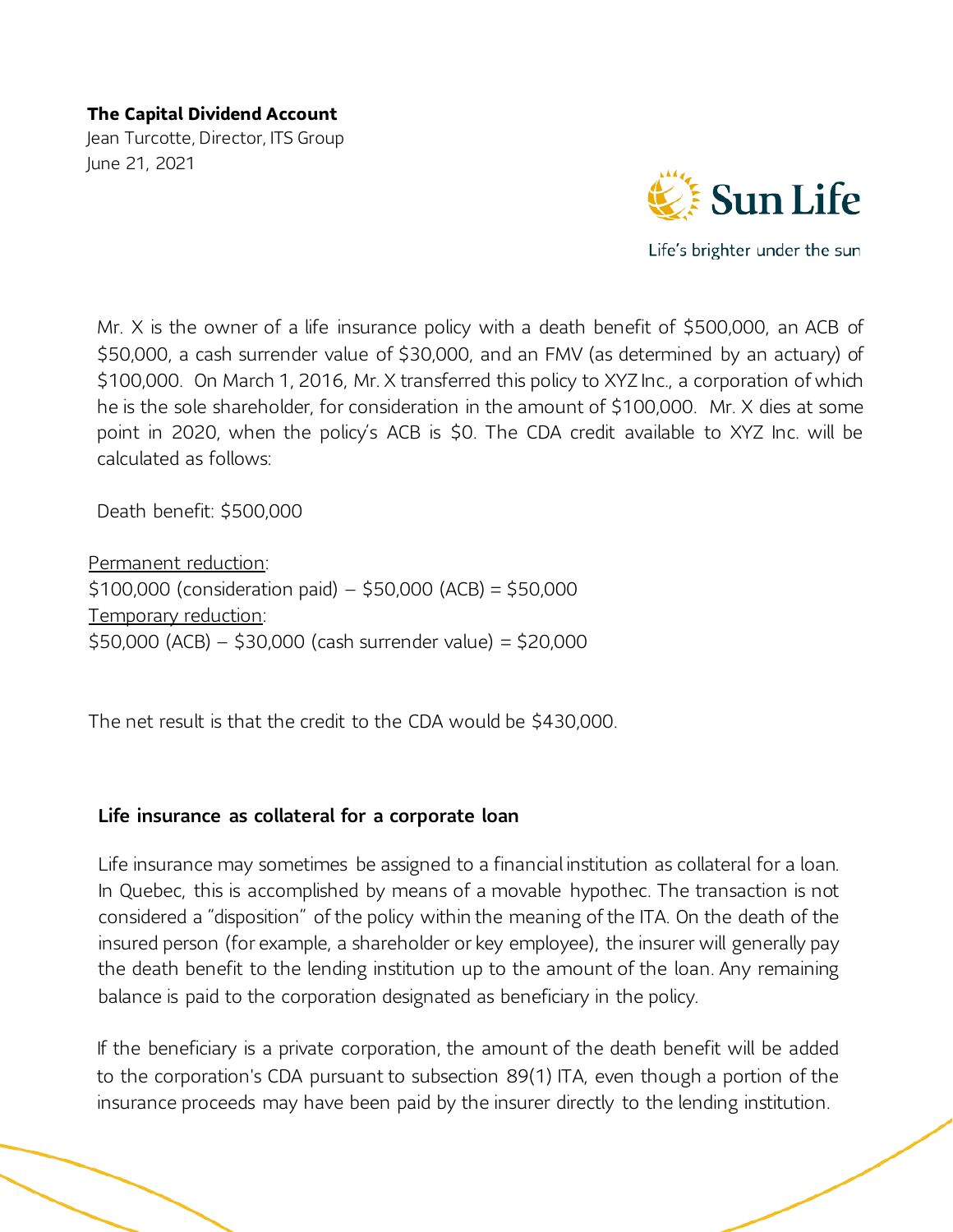Jean Turcotte, Director, ITS Group June 21, 2021



Life's brighter under the sun

The CRA has confirmed<sup>[10](#page-15-0)</sup> that the death benefit of an insurance contract can be credited to the CDA where a corporation is the owner and beneficiary of the contract and the contract is collaterally assigned. According to the CRA:

In the definition of CDA, the condition that life insurance proceeds must be received as a consequence of the death of the insured is satisfied when the corporation receives the proceeds as beneficiary of the contract. If the life insurance contract is assigned to a financial institution as collateral for a debt owed by the beneficiary to the institution, the proceeds will be considered to have been implicitly received by the corporation even if they were paid directly to the financial institution.

The CRA specified, however, that the CDA credit would be reduced by the insurance contract's ACB for the debtor corporation that owns the contract.

In situations involving group creditor insurance, the Federal Court of Appeal in *Canada v. Innovative Installation Inc[111](#page-15-1)* confirmed that even where a corporation was not the owner or beneficiary of a life insurance policy, it would nonetheless be able to add to its CDA the life insurance benefit received by the lending institution in repayment of the loan. This position was subsequently confirmed by the CRA in a number of technical interpretations [12](#page-15-2) with fact situations similar to the *Innovative Installation* case.

<span id="page-15-0"></span> <sup>10</sup> CRA Document No. 2014-0555581E8, "Life insurance proceeds assigned as collateral," June 19, 2015.

<span id="page-15-1"></span><sup>&</sup>lt;sup>11</sup> Canada v. Innovative Installation Inc., 2010 FCA 285 (CanLII)

<span id="page-15-2"></span><sup>&</sup>lt;sup>12</sup> CRA Document No. 2011-0401431C6, "ICCA Roundtable Q. 7 CDA and Life Insurance," August 5, 2011 and CRA Document No. 2011-0401991E5, "CDA and Life Insurance Proceeds," August 12, 2011.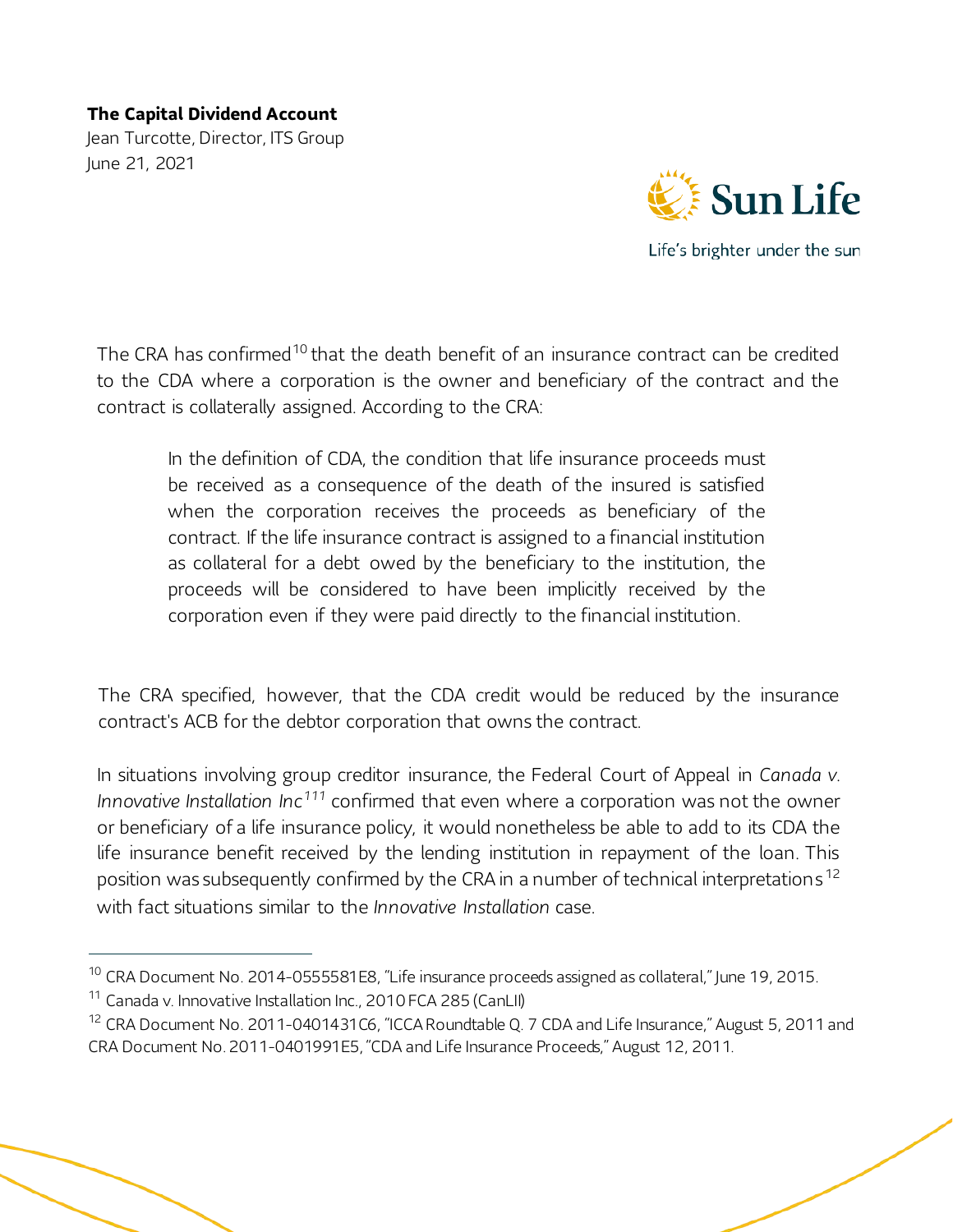Jean Turcotte, Director, ITS Group June 21, 2021



Life's brighter under the sun

The CRA has confirmed that in the case of group creditor life insurance, there would generally not be a reduction of the CDA for the ACB of the contract. This is because this type of term insurance is a "pure" insurance product that is non- participating, has no cash surrender value, and is intended only to pay the outstanding balance of a loan contracted by the corporation.<sup>[13](#page-16-0)</sup>

#### Trusts and the Capital Dividend Account

In order to receive a credit to the CDA, a corporation must be the beneficiary of a life insurance policy. This means that the death benefit cannot be paid directly to a trust. The CRA has indicated that amounts received by a trust and paid to a corporation cannot be credited to the CDA, as they do not represent life insurance policy proceeds. Rather, they would be a distribution of property by the trust. The CRA will also deny the notion of implicit use, and life insurance proceeds received by a trust and paid to a corporation named as beneficiary will not be included in the corporation's CDA<sup>-[14](#page-16-1)</sup>

#### Life insurance received by a partnership

Where a partnership receives life insurance proceeds, subparagraph 53(1)(e)(iii) of the ITA will apply to add an amount to the ACB of the interest of a partnership in respect of the net amount of the life insurance proceeds attributed to a partner. This treatment is confirmed in paragraph 1.65 of CRA Income Tax Folio S3-F2-C1, which makes reference to Interpretation Bulletin IT-430R3 (archived).

<span id="page-16-0"></span><sup>&</sup>lt;sup>13</sup> CRA Document No. 2012-0447171E5, "Creditor's Group Life Insurance and CDA," April 12, 2013.

<span id="page-16-1"></span><sup>&</sup>lt;sup>14</sup> CRA Document No. 2011-0399771C6, "CDA, Innovative Installation Case," June 24, 2011.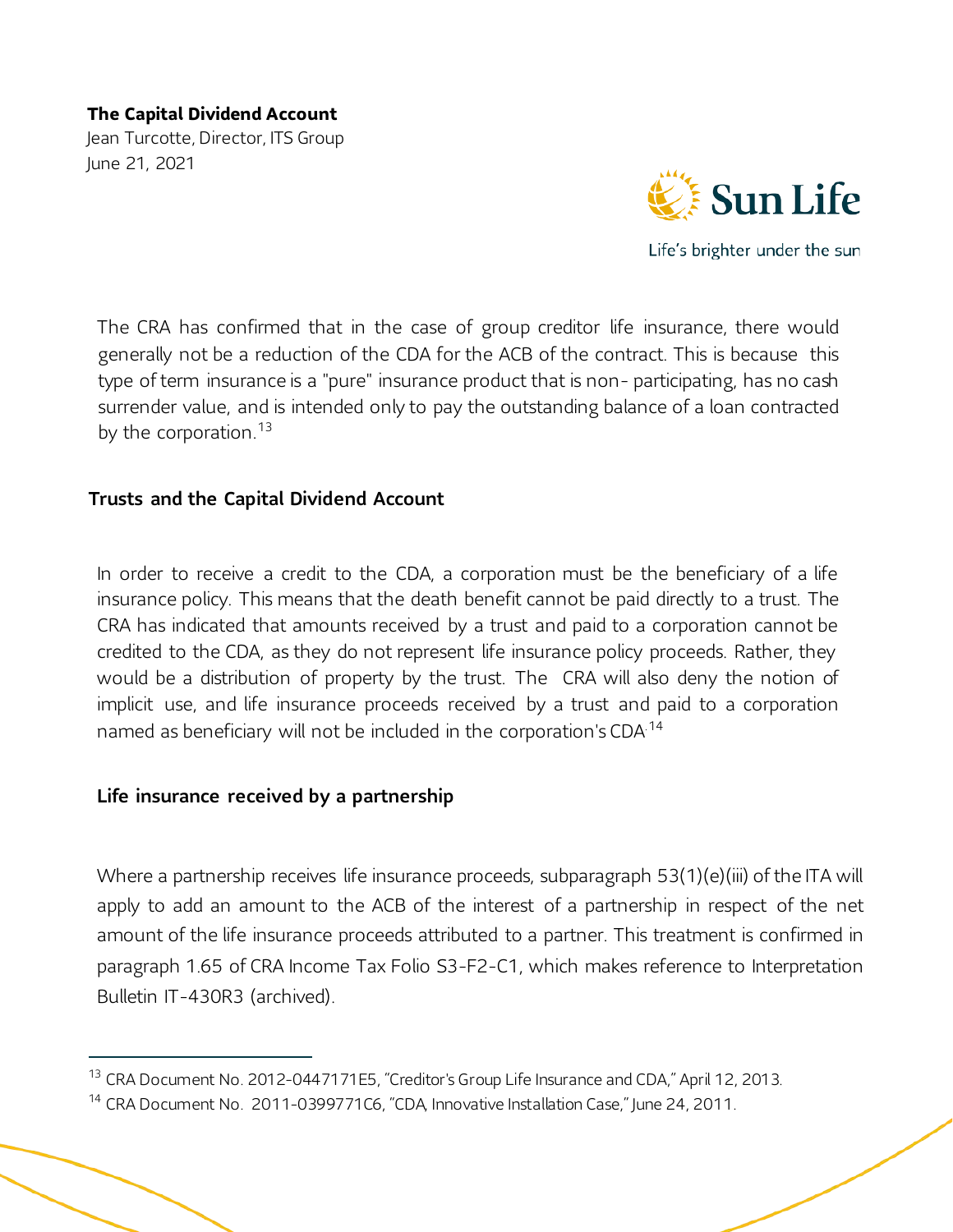Jean Turcotte, Director, ITS Group June 21, 2021



Life's brighter under the sun

# Multi-life insurance policies with accumulating fund payable on first death

Where a private corporation is the owner of an insurance policy on multiple lives, issued prior to December 31, 2016, the policy has only one ACB. As a result, at the death of one of the insureds, the full amount of the ACB will be deducted from the death benefit when the credit to the CDA of the beneficiary corporation is calculated. After that, future death benefit payments will not result in any adjustment to the policy's ACB and the ACB will again be deducted from future death benefits when determining the amount of the credit to the corporation's CDA.

The tax changes that went into force on January 1, 2017, changed the way the ACB is treated in cases involving exempt policies on multiple lives issued after December 31,

2016. Under these changes, the ACB of a multi-life policy will decrease as the death benefits are paid out. Payment of the accumulating fund on the occurrence of the first death will be treated as a partial disposition if the payment exceeds the maximum amount allowed for coverage that would normally have been paid under an individual exempt policy.

# The Capital Dividend Account and buy-sell agreements

Most buy-sell arrangements cover the event of the death of a shareholder. Arrangements often articulate the share valuation method and the funding mechanism to be used for the purchase. Often, life insurance on the life of each shareholder is used as the funding mechanism. The CDA is a vital component of many life insurance-funded corporate buysell arrangements where the corporation is the beneficiary of the policy.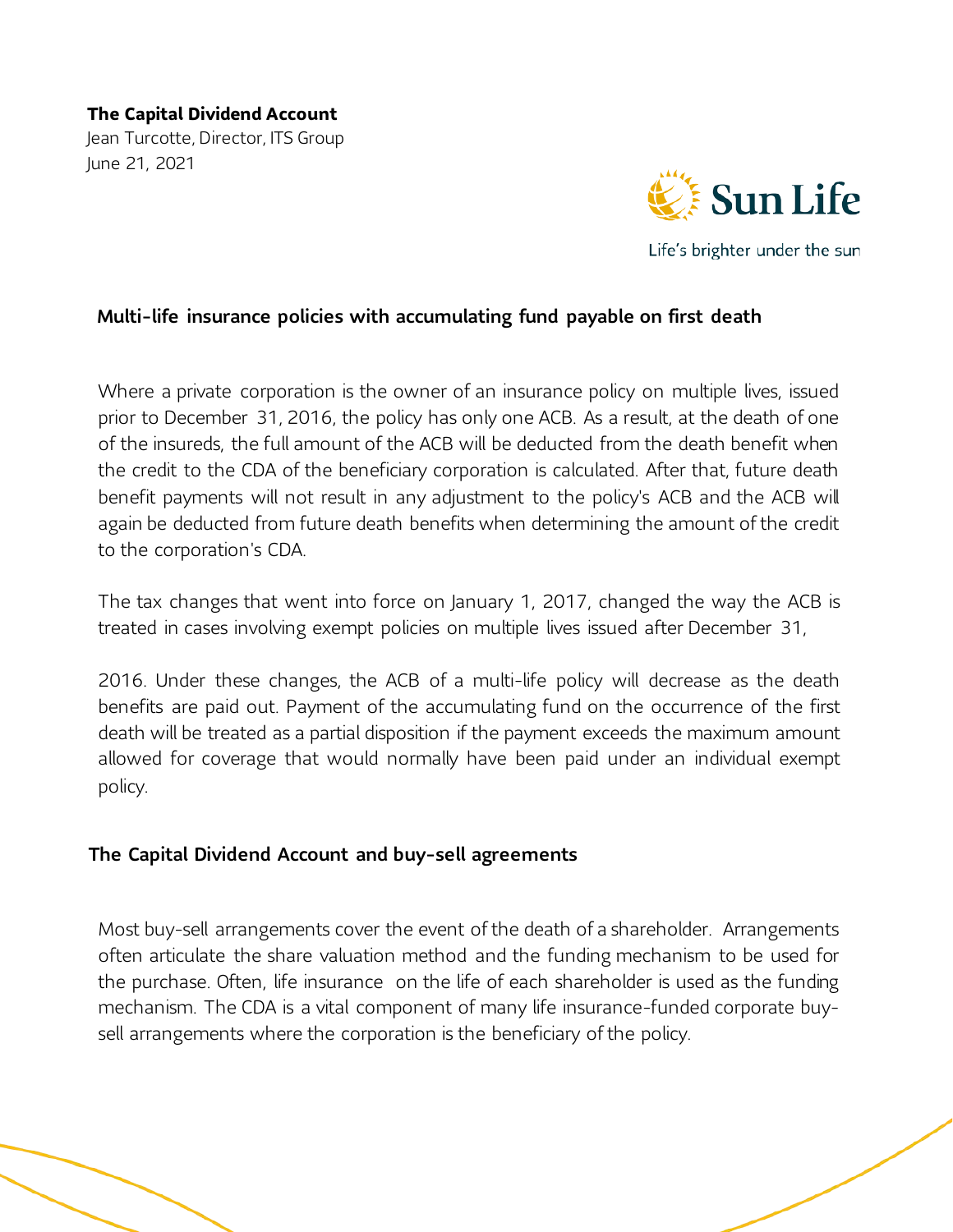Jean Turcotte, Director, ITS Group June 21, 2021



Life's brighter under the sun

# Criss-cross buy-sell agreement using corporate-owned life insurance

In a corporate-owned insurance arrangement, the buy-sell agreement may stipulate that the surviving shareholder(s) will buy the shares of the deceased shareholder. The corporation will generally be the owner, premium payor and beneficiary of the life insurance policy. The death benefit of the policy on the life of each shareholder should equal the purchase price of his/her shares as stipulated in the buy-sell agreement.

On the death of a shareholder, the following steps are typically taken:

- 1. The estate of the deceased shareholder sells the deceased's shares to the surviving shareholders and takes back a promissory note or some similar debt.
- 2. The surviving shareholder(s) now own 100% of the shares and cause the corporation to declare and pay dividends sufficient to allow them to pay off the debt to the estate. The cash for this comes, in whole or in part, from the proceeds of the life insurance policy. To the extent of the available CDA, an election is filed to deem such dividends to be tax-free capital dividends. Any amount in excess of the CDA is declared and paid as a taxable dividend.
- 3. Using the proceeds from the dividends, the debt to the estate is repaid.

The capital gains tax burden, if any, resulting from the deemed disposition of the shares immediately before death at their fair market value, will be borne by the deceased (and his/her estate). The deceased's personal representative may be able to use some or all of the lifetime capital gains exemption<sup>[15](#page-18-0)</sup> to reduce or eliminate the tax consequences arising from the deemed disposition<sup>[16](#page-18-1)</sup>. The surviving owner will have acquired new shares with an ACB equal to their fair market value.

<span id="page-18-0"></span> $15$  \$883 384 in 2020, indexed annually to changes in the rate of inflation.

<span id="page-18-1"></span><sup>&</sup>lt;sup>16</sup> CRA Document No. 2011-0399771C6, "CDA, Innovative Installation Case," June 24, 2011.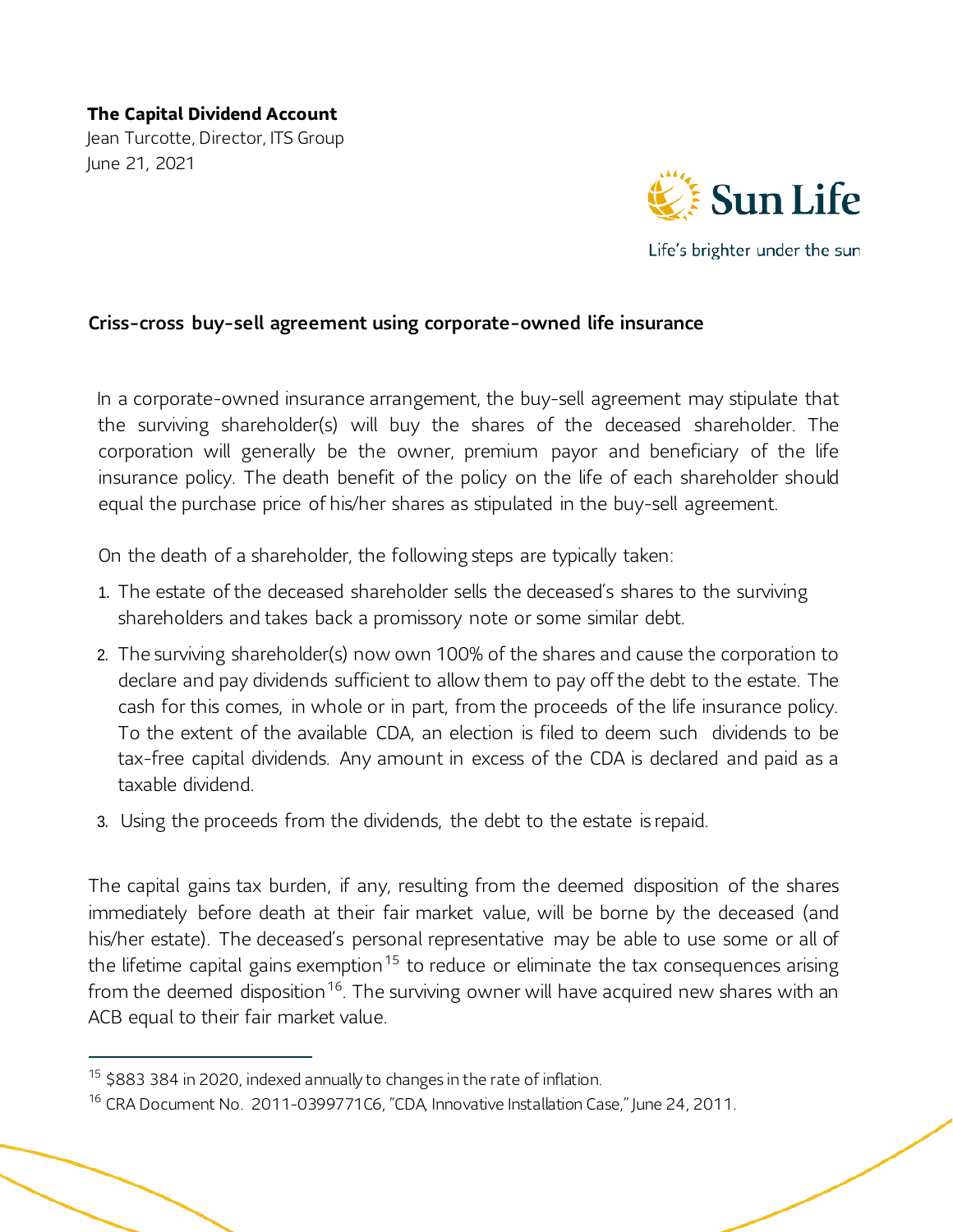Jean Turcotte, Director, ITS Group June 21, 2021



Share redemption by corporation

In an arrangement where life insurance is to be used for share redemption by the corporation, the shareholders' agreement may stipulate that the corporation will repurchase (redeem) the shares of the deceased shareholder directly. There are a number of provisions in the ITA that address such situations. In our example, share redemption would be funded using the death benefit paid by the life insurance policy. On the death of a shareholder, the following steps are typically taken:

- 1. The shares of the deceased shareholder are redeemed from his/her estate using the proceeds of the life insurance policy.
- 2. The share proceeds from the redemption may potentially result in the estate receiving both
	- a. a deemed dividend, in respect of which an election would be made to make such dividend a tax-free dividend to the extent of the CDA, and
	- b. a capital loss arising on the disposition of the shares.

This generally results in the total or partial extinguishment of the capital gain in the hands of the deceased shareholder and a tax-free capital dividend to the estate.

3. The corporation cancels the redeemed shares, leaving the surviving shareholders with 100% of the issued shares, but they have not paid anything for the additional value they have acquired. The fair market value of the shares they own is increased proportionately by the fact that, because of the redemption, they now own a larger percentage of the business. In tax system terms, the surviving shareholders do not receive an increase in the cost of their now more valuable shares.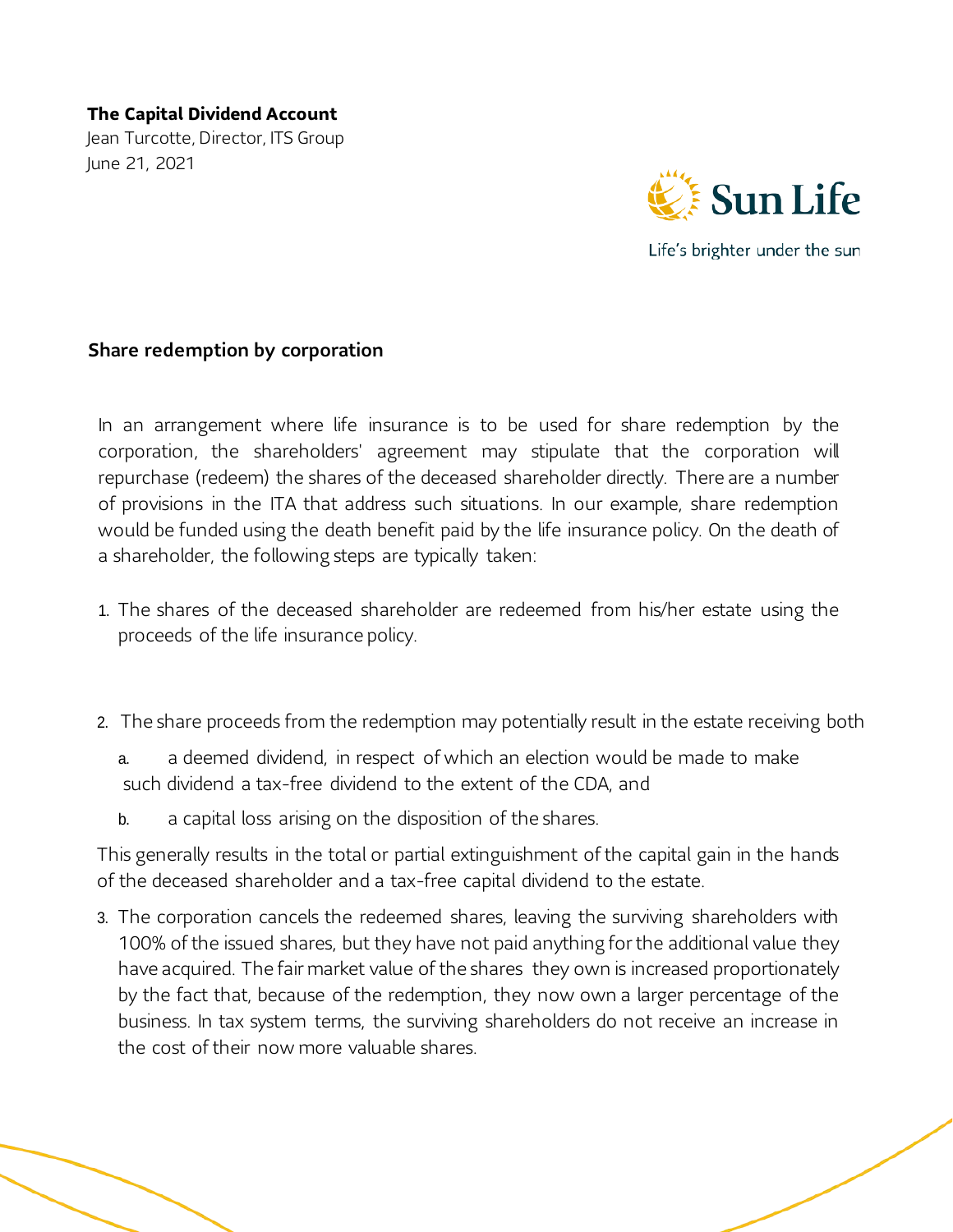Jean Turcotte, Director, ITS Group June 21, 2021



Life's brighter under the sun

In a share redemption buy-sell at death, the tax burden with respect to any capital gains on the shares of the deceased shareholder will effectively be borne by the surviving shareholders by reason of the fact that the shares held by the survivors do not receive an increase in their adjusted cost base for tax purposes.

This tax will only be payable, however, at such future time as they sell the shares or die, leaving the shares to someone other than their spouse.

In essence, the transfer of ownership occurs without requiring any payment by the surviving shareholders or the use of any assets of the corporation (other than the life insurance proceeds).

Lastly, the stop-loss rules should be taken into consideration when structuring options within a shareholders' agreement dealing with share redemption in the event of a shareholder's death.

#### Conclusion

The CDA is a critical component of estate and tax planning for the shareholders of a private corporation. Life insurance policy proceeds received by a corporation will give rise to a credit to the CDA. This credit can be paid out to the shareholders as a tax-free capital dividend. The CDA can be optimized to create advantageous and cost-effective strategies. It is incumbent upon tax advisors and other professionals to be aware of its application and limitations.